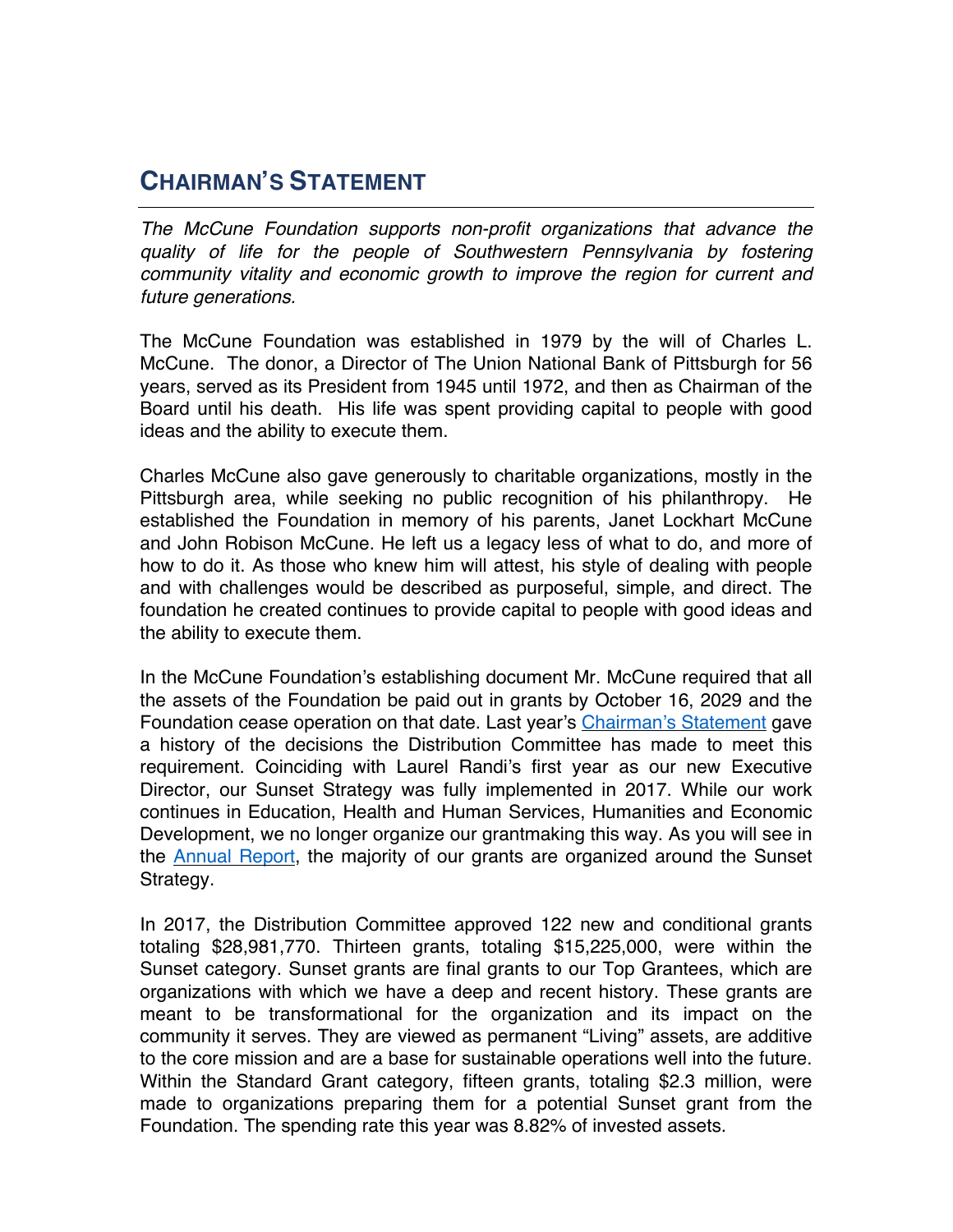Within the Sunset grant category, The Distribution Committee approved the Foundation's fourth Big Idea grant. This \$5,000,000 grant to ACTION-Housing establishes the Equity Fund (\$4.5M) and the Working Capital Fund (\$500,000) which will help generate at least 1,600 units of housing for low-income and vulnerable populations, including, but not limited to, the working poor, youth aging out of foster care, the homeless, the elderly, and individuals often with complex disabilities. The Equity Fund will be self-replenishing and the Working Capital Fund will be spent down over the next ten years.

In September, Laura Ellsworth rotated off as a member of the Distribution Committee. Laura was a member of the original group of Community Members and served the Foundation for six years. Laura Ellsworth was a perfect committee member. She attended every meeting and always came prepared. Laura engaged fully in every issue that came before the committee and always gave us her best thinking. Most unique is her ability to absorb the culture of the organization she is a member of in order to serve it better. This does not mean that she never pushed us. At times, she took us to the edge of the envelope but she always understood what we could, and could not, do. We have done our work better thanks to her and she will be missed.

Laura Ellsworth used to call our approach to the work of grantmaking "McCunian." Organizations make a series of decisions through the years that define their culture. Those decisions may seem small when they are made but they grow in importance over time. Ever since the Community Members joined the Distribution Committee in 2011, we have had to explain, and justify, our culture. It would be beneficial for everyone involved with the Foundation, whether they are staff, committee members, non-profits or colleagues, to understand the McCune Foundation's approach to grantmaking.

In Southwestern Pennsylvania, the McCune Foundation is known for conducting its work anonymously, which is an odd sort of contradiction. This decision was made by the first Distribution Committee and reflected the tradition of the McCune Family going back for more than a generation. In the 1980's, when this decision was made, anonymity meant more than it does today. Non-profits back then were only required to provide their 990PF's to whomever asked for them. The Foundation's Annual Report was mailed to a select group. Today the Internet makes any 990PF immediately available and our Annual Report is posted on line. What anonymity now means for us is no press releases by grant recipients mentioning the Foundation and the name McCune appears in no public reports, on no buildings and on no programs.

The impact of anonymity shows in several ways. We are not a convener of organizations and we do not communicate policy changes by press release. Rather, each year we conduct scores of one-on-one conversations with organizations to see if there is alignment with our goals and their needs. As a